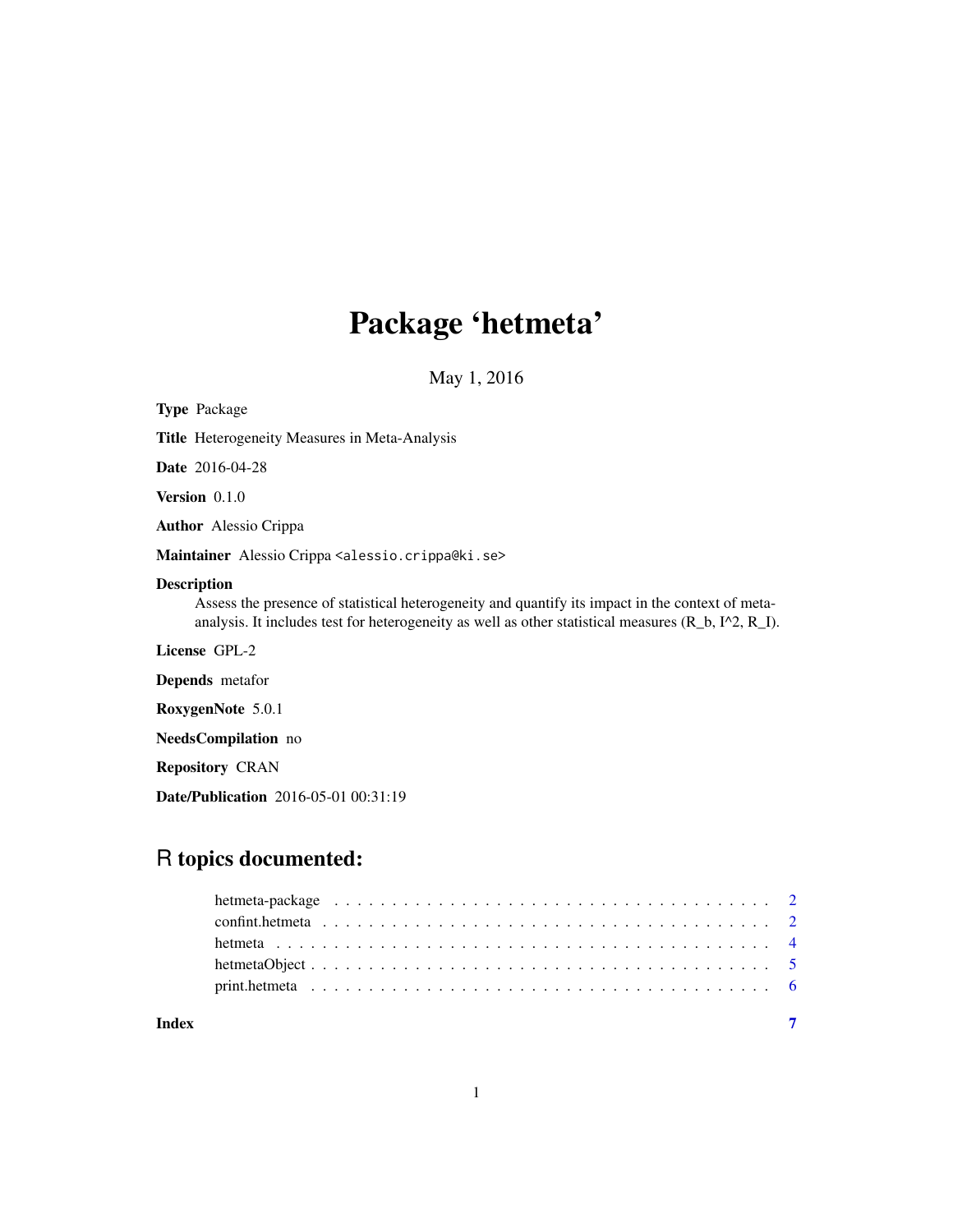#### Description

The hetmeta package contains functions useful to assess the presence and to quantifying the impact of statistical heterogeneity. Several measures of heterogeneity are implemented in the [hetmeta](#page-3-1) function.

All the functions in the packages requires a meta-analytic model of class [rma.uni](#page-0-0) that can be easily obtained using the [metafor](#page-0-0) package. See [metafor-package](#page-0-0) for a comprehensive and detailed description.

#### Functions and data included in the package

The main function is [hetmeta](#page-3-1), which calculates the measures of heterogeneity in an object of class "hetmeta" (see [hetmetaObject](#page-4-1)). The methods [print.hetmeta](#page-5-1) and [confint.hetmeta](#page-1-1) defines function for printing results and deriving confidence intervals.

#### Author(s)

Alessio Crippa, <alessio.crippa@ki.se>

#### References

Crippa A, Khudyakov P, Wang M, Orsini N, Spiegelman D. A new measure of between-studies heterogeneity in meta-analysis. 2016. *Stat. Med.* In Press.

DerSimonian R, Laird N. Meta-analysis in clinical trials. *Control. Clin. Trials* 1986; 7(3):177-188.

Rebecca HJ, Thompson J. Detecting and describing heterogeneity in meta-analysis. *Stat. Med.* 17.8 (1998): 841-856.

Higgins JPT, Thompson SG. Quantifying heterogeneity in a meta-analysis. *Stat. Med.* 2002; 21(11):1539-1558.

<span id="page-1-1"></span>confint.hetmeta *Confidence Intervals for 'hetmeta' Objects*

#### Description

The function calculates confidence intervals for the heterogeneity measures in a 'hetmeta' object.

#### Usage

```
## S3 method for class 'hetmeta'
confint(object, parm, level, digits, ...)
```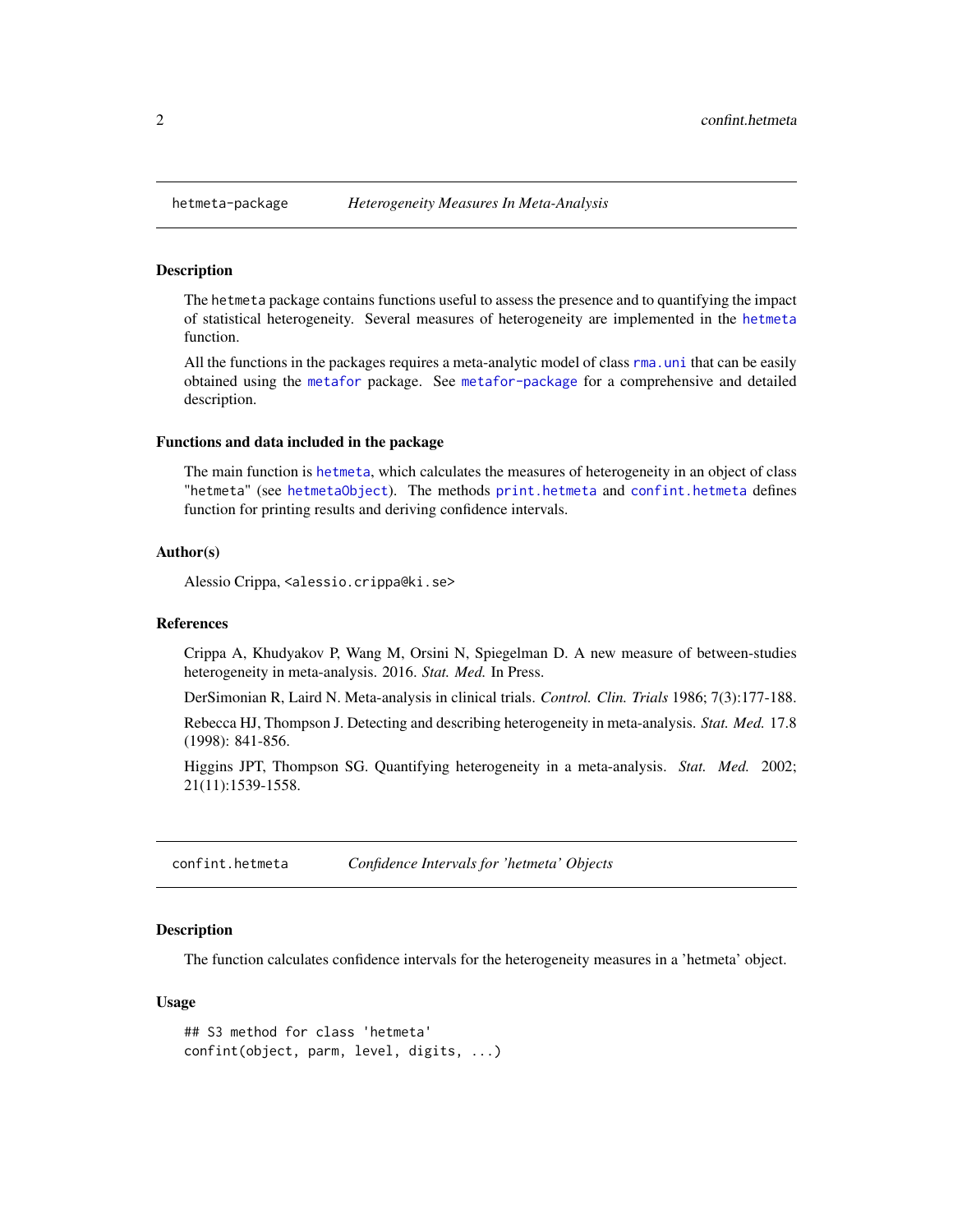# <span id="page-2-0"></span>confint.hetmeta 3

### Arguments

| object  | an object of class hetmeta produced by hetmeta.                                                                                                   |
|---------|---------------------------------------------------------------------------------------------------------------------------------------------------|
| parm    | this argument is here for compatability with the generic function confint, but is<br>(currently) ignored.                                         |
| level   | numerical value between 0 and 100 specifying the confidence interval level (if<br>unspecified, the default is to take the value from the object). |
| digits  | an integer specifying the number of digits to which printed results must be<br>rounded.                                                           |
| $\cdot$ | further arguments passed to or from other methods.                                                                                                |

# Details

The confidence intervals are constructed based on the (asymptotic) normal distribution of the estimators. Standard error are derived using the delta method. See the references for more details.

#### Author(s)

Alessio Crippa, <alessio.crippa@ki.se>

#### References

Takkouche B, Khudyakov P, Costa-Bouzas J, Spiegelman D. Confidence Intervals for Heterogeneity Measures in Meta-analysis. *Am. J. Epidemiol.* 2013:kwt060.

Crippa A, Khudyakov P, Wang M, Orsini N, Spiegelman D. A new measure of between-studies heterogeneity in meta-analysis. 2016. *Stat. Med.* In Press.

#### See Also

[hetmeta](#page-3-1)

#### Examples

```
## load BCG vaccine data
data(dat.bcg)
```

```
## random-effects model of log relative risks
dat <- escalc(measure="RR", ai=tpos, bi=tneg, ci=cpos, di=cneg, data=dat.bcg)
res <- rma(yi, vi, data=dat)
```

```
## heterogeneity measures
het <- hetmeta(res)
confint(het)
```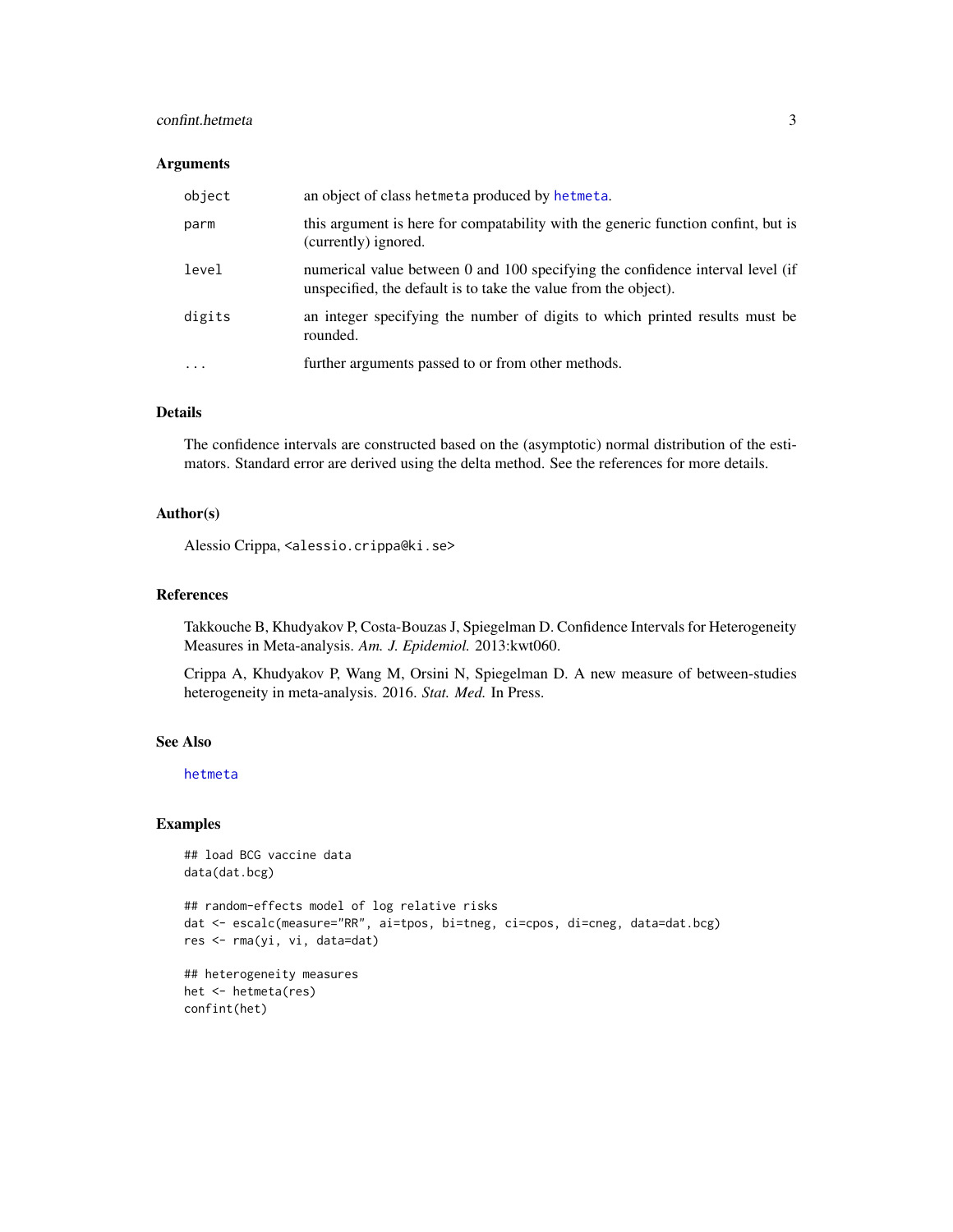<span id="page-3-1"></span><span id="page-3-0"></span>

#### Description

The "hetmeta" implements the most common measures of heterogenity in meta-analysis.

#### Usage

hetmeta(model)

#### Arguments

model an object of class "[rma.uni](#page-0-0)".

#### Details

The "hetmeta" function calculates estimates for several heterogeneity measures in meta-analysis based on a meta-analytic model of class [rma.uni](#page-0-0) (see [metafor-package](#page-0-0) for more details).

Specifically, the measures derived in the function are the \$R\_b\$, \$I^2\$, and \$R\_I\$. To complement those measures, the Dersimonian-Laird \$Q\$ test is presented, together with the coefficient of variation of the pooled estimate \$CV\_b\$, coefficient of variation of the within-study variances, and the typical within-variance terms as defined in the \$I^2\$ and \$R\_I\$. See references for more details.

#### Value

The hetmeta function returns an object of class "hetmeta" as described in [hetmetaObject](#page-4-1).

# Author(s)

Alessio Crippa, <alessio.crippa@ki.se>

#### References

Crippa A, Khudyakov P, Wang M, Orsini N, Spiegelman D. A new measure of between-studies heterogeneity in meta-analysis. 2016. *Stat. Med.* In Press.

Takkouche B, Khudyakov P, Costa-Bouzas J, Spiegelman D. Confidence Intervals for Heterogeneity Measures in Meta-analysis. *Am. J. Epidemiol.* 2013:kwt060.

Higgins JPT, Thompson SG. Quantifying heterogeneity in a meta-analysis. *Stat. Med.* 2002; 21(11):1539-1558.

Takkouche B, Cadarso-Suarez C, Spiegelman D. Evaluation of old and new tests of heterogeneity in epidemiologic meta-analysis. Am. J. Epi- demiol. 1999; 150(2):206-215.

#### See Also

[hetmeta-package](#page-1-2), [metafor](#page-0-0)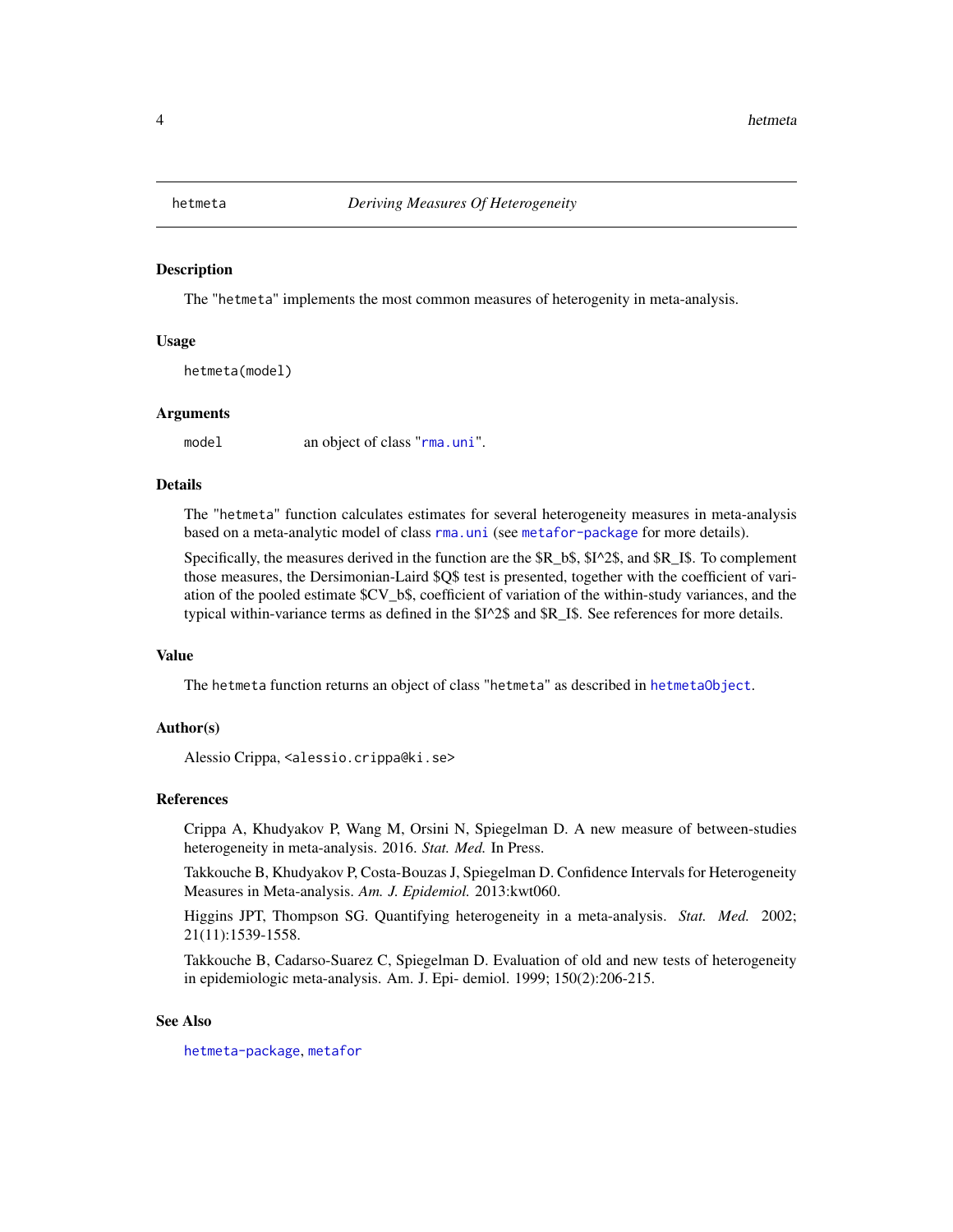# <span id="page-4-0"></span>hetmetaObject 5

# Examples

```
## load data
dat <- get(data(dat.gibson2002))
## random-effects model analysis of the standardized mean differences
dat \leq escalc(measure = "SMD", m1i = m1i, sd1i = sd1i, n1i = n1i, m2i = m2i,
              sd2i = sd2i, n2i = n2i, data = dat)res < -rma(yi, vi, data = dat, method = "REML")## heterogeneity measures
hetmeta(res)
## load BCG vaccine data
data(dat.bcg)
## random-effects model of log relative risks
dat <- escalc(measure="RR", ai=tpos, bi=tneg, ci=cpos, di=cneg, data=dat.bcg)
res <- rma(yi, vi, data=dat)
## heterogeneity measures
hetmeta(res)
```
<span id="page-4-1"></span>hetmetaObject *hetmeta Object*

#### Description

An object returned by hetmeta function, inheriting from class "rma.uni"

#### Details

An object of class "hetmeta". The object is derived from an object of class [rma.uni](#page-0-0). In addition to thatm it has the following components: Objects of class "hetmeta" are lists with defined components.

| Rb         | value of $R_b$ , which quantifies the proportion of the between-study heterogeneity relative to the variance of the poole |
|------------|---------------------------------------------------------------------------------------------------------------------------|
| Ri         | value of $R_I$ , whihe quantifies the proportion of the variance of the effect estimate due to between-studies variation. |
| <b>CVb</b> | value of $CV_b$ , the between-studies coefficient of variation.                                                           |
| se_Rb      | the sandard error of $R_b$ 2 derived using the delta method.                                                              |
| $se_12$    | the sandard error of $I^2$ derived using the delta method.                                                                |
| se_Ri      | the sandard error of $R_I$ derived using the delta method.                                                                |
| se_CVb     | the sandard error of $CV_b$ derived using the delta method.                                                               |
| $S^2_{I}$  | the "typical" within-study variance as defined in the $I^2$                                                               |
| s2_Ri      | the "typical" within-study variance as defined in the $R_I$                                                               |
| cv_vi      | value of the coefficient of variation of the within-study variances.                                                      |
|            |                                                                                                                           |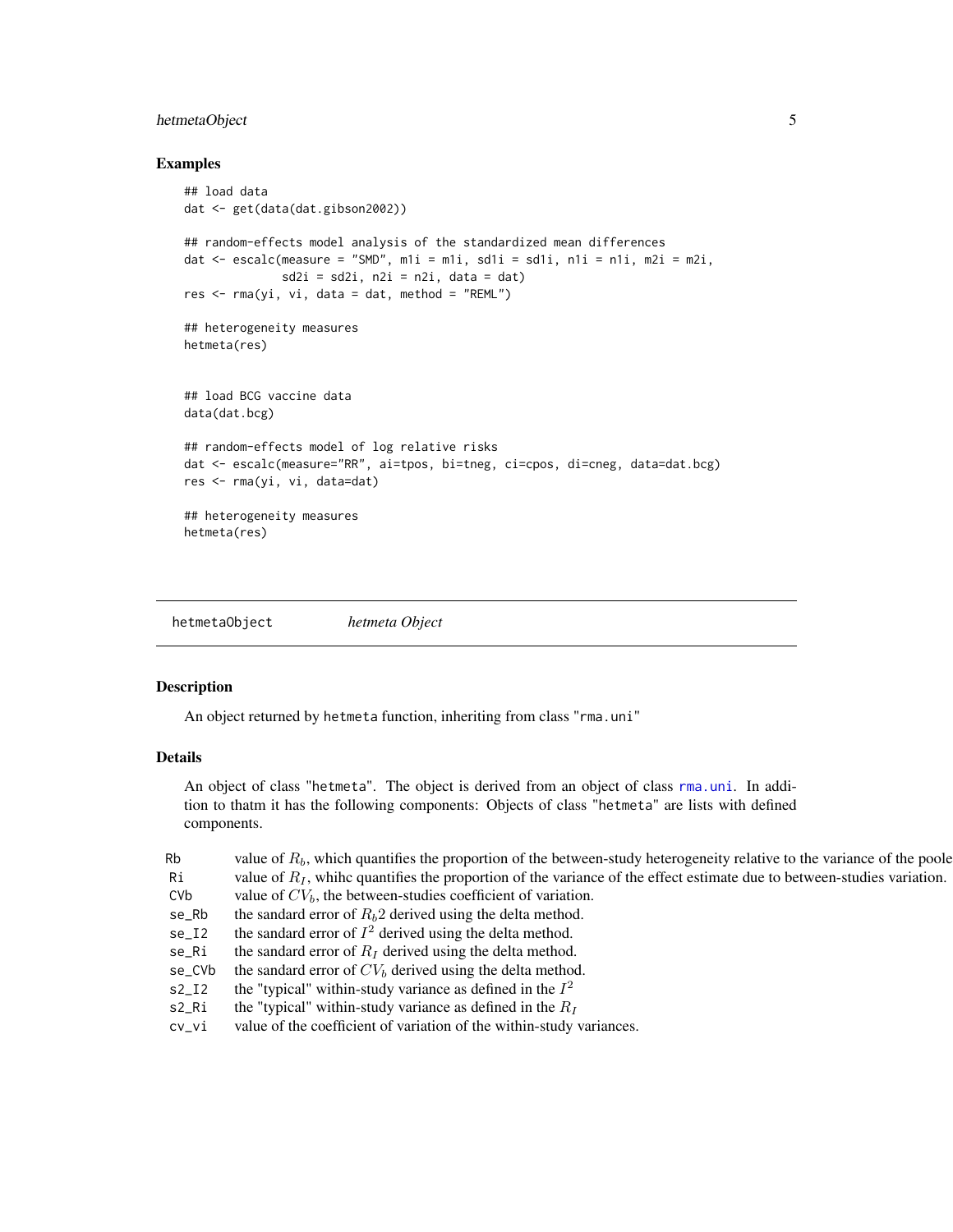# <span id="page-5-0"></span>Author(s)

Alessio Crippa, <alessio.crippa@ki.se>

# See Also

[hetmeta](#page-3-1), [hetmeta-package](#page-1-2)

<span id="page-5-1"></span>print.hetmeta *Printing hetmeta Results*

# Description

Print function for objects of class "hetmeta".

# Usage

```
## S3 method for class 'hetmeta'
print(x, digits, ...)
```
# Arguments

|          | an object of class hetmeta produced by hetmeta.                                         |
|----------|-----------------------------------------------------------------------------------------|
| digits   | an integer specifying the number of digits to which printed results must be<br>rounded. |
| $\cdots$ | further arguments passed to or from other methods.                                      |

# Author(s)

Alessio Crippa, <alessio.crippa@ki.se>

# See Also

[hetmeta](#page-3-1)

# Examples

#To be included